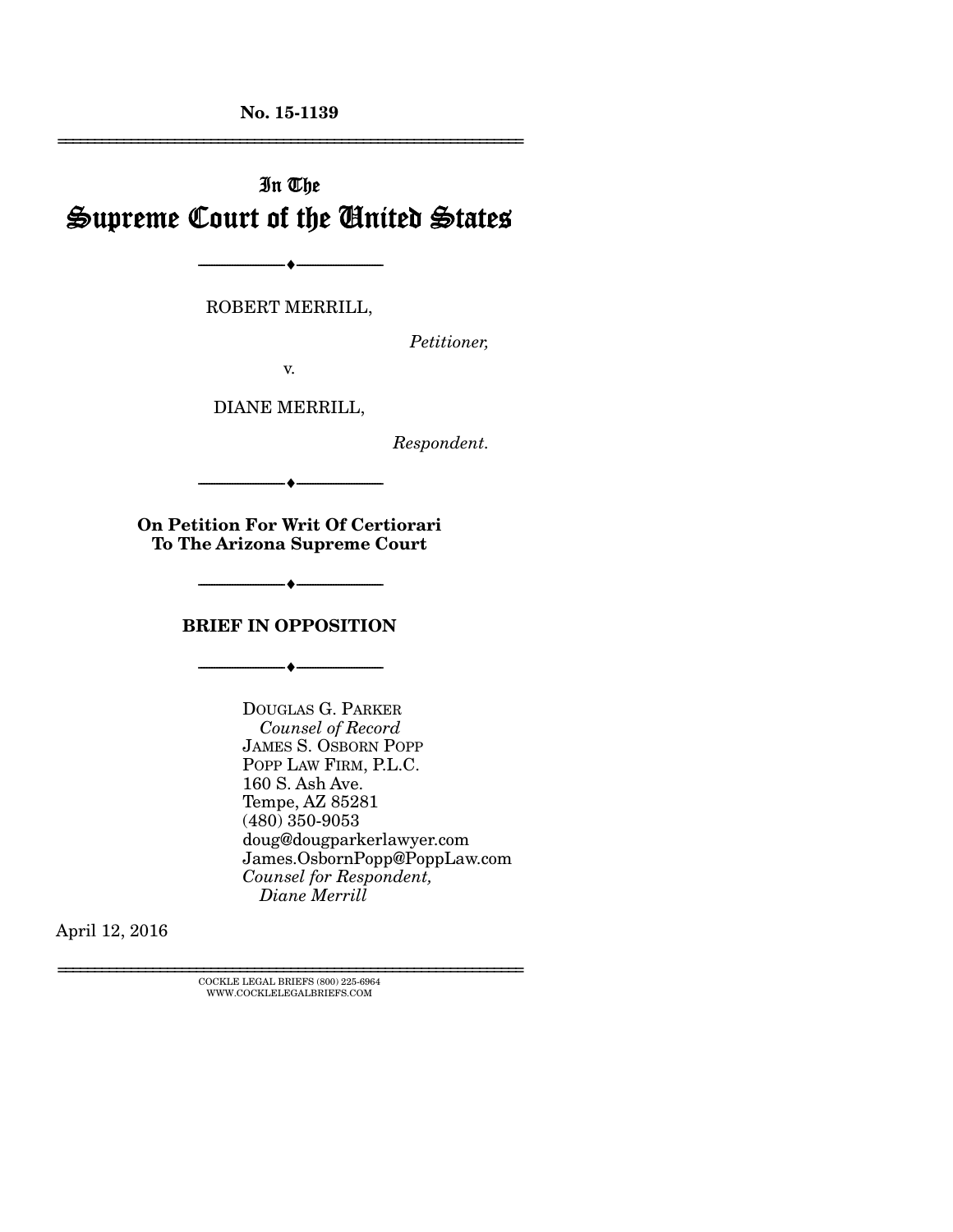### **RESTATEMENT OF QUESTION PRESENTED**

Should this Court grant certiorari where:

The Supreme Court of Arizona ruled that the due process guarantee in article 2, section 4 of the Arizona constitution prohibits retroactive application of A.R.S. § 25-318.01 to impair rights that vested in a dissolution decree that was entered before the statute's effective date?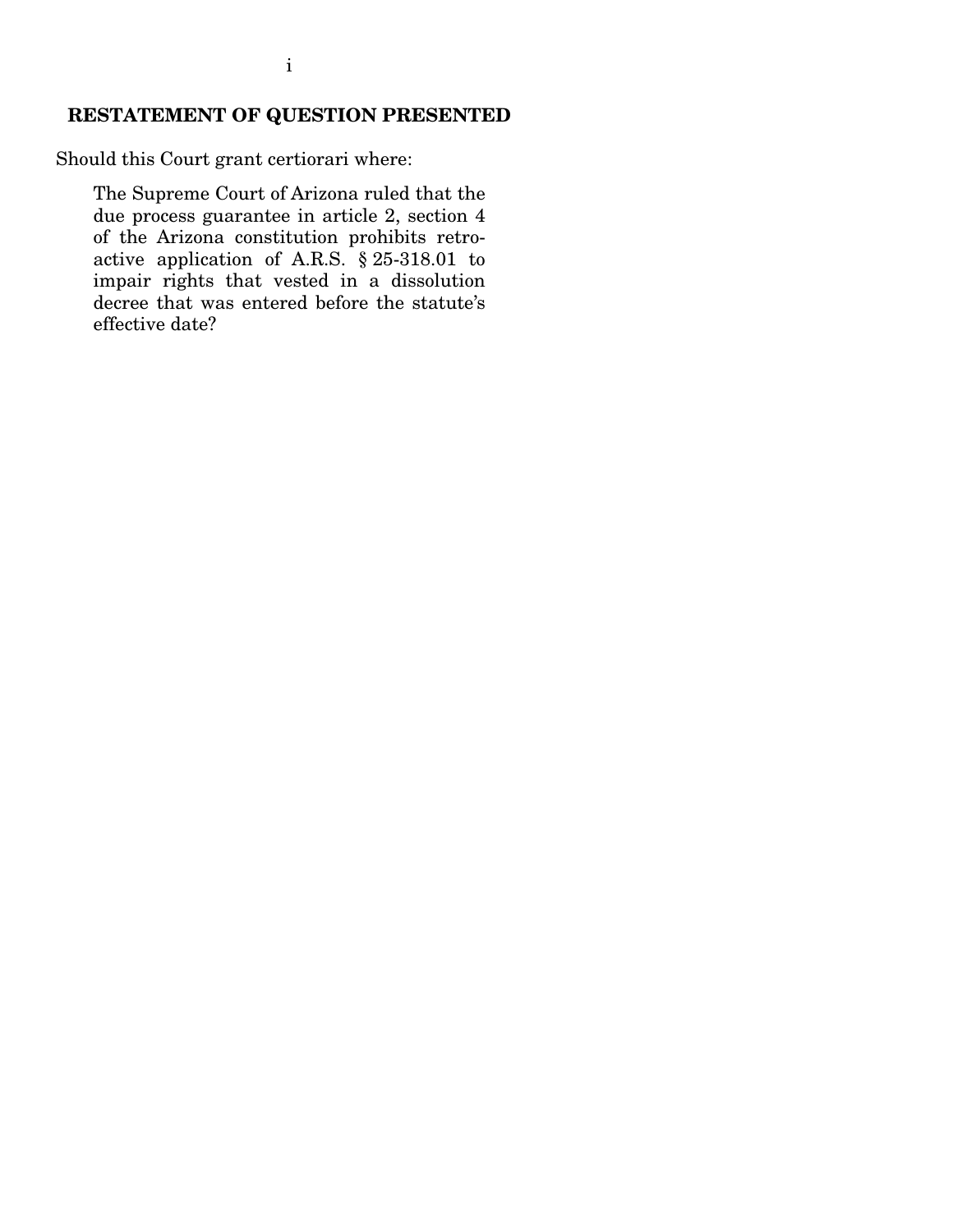### TABLE OF CONTENTS

|                                                                                                                                                           | Page          |  |  |  |  |
|-----------------------------------------------------------------------------------------------------------------------------------------------------------|---------------|--|--|--|--|
| RESTATEMENT OF QUESTION PRESENTED                                                                                                                         | $\mathbf{i}$  |  |  |  |  |
|                                                                                                                                                           | $\mathbf{ii}$ |  |  |  |  |
|                                                                                                                                                           | iii           |  |  |  |  |
|                                                                                                                                                           |               |  |  |  |  |
| $\mathbf{1}$                                                                                                                                              |               |  |  |  |  |
| $\overline{2}$                                                                                                                                            |               |  |  |  |  |
|                                                                                                                                                           | 3             |  |  |  |  |
| REASONS TO DENY THE PETITION                                                                                                                              | 5             |  |  |  |  |
| $\mathbf{L}$<br>THE ARIZONA SUPREME COURT DE-<br>CISION INTERPRETS A STATE STATUTE<br>AND IS SUPPORTED BY ADEQUATE<br>INDEPENDENT STATE LAW<br><b>AND</b> | 5             |  |  |  |  |
| PETITION'S REQUEST TO EX-<br>II.<br>THE<br>PAND MANSELL WAS NOT RAISED IN<br>THE ARIZONA SUPREME COURT; JU-<br>RISDICTION UNDER 28 U.S.C. § 1257 IS       | 7             |  |  |  |  |
| CONGRESS HAS GRANTED STATES<br>III.<br>THE AUTHORITY TO DIVIDE AND EN-<br>FORCE MILITARY RETIRED PAY AND<br>ONLY CONGRESS CAN AMEND THAT                  | 9             |  |  |  |  |
|                                                                                                                                                           |               |  |  |  |  |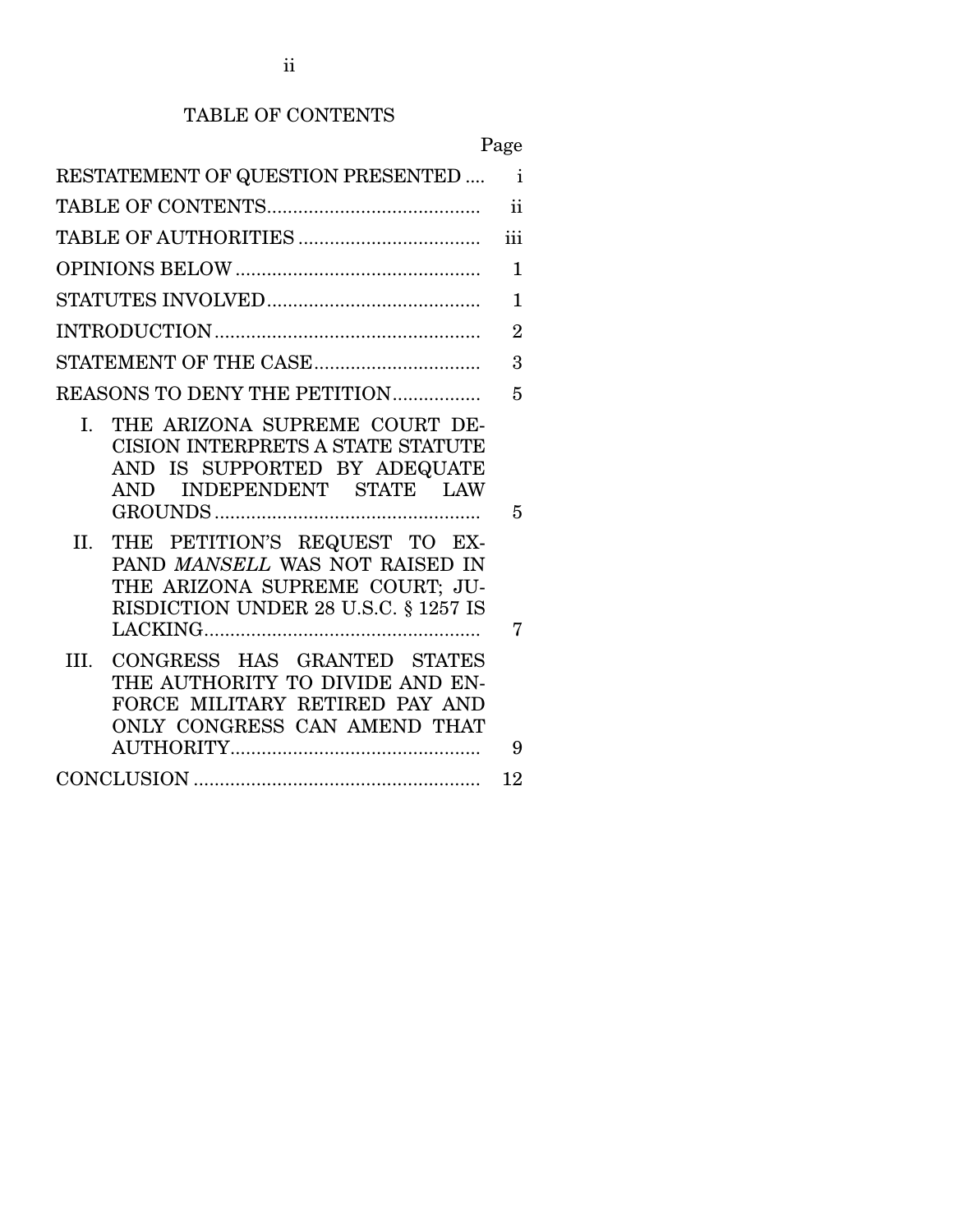## TABLE OF AUTHORITIES

## Page

## CASES

### **CONSTITUTION**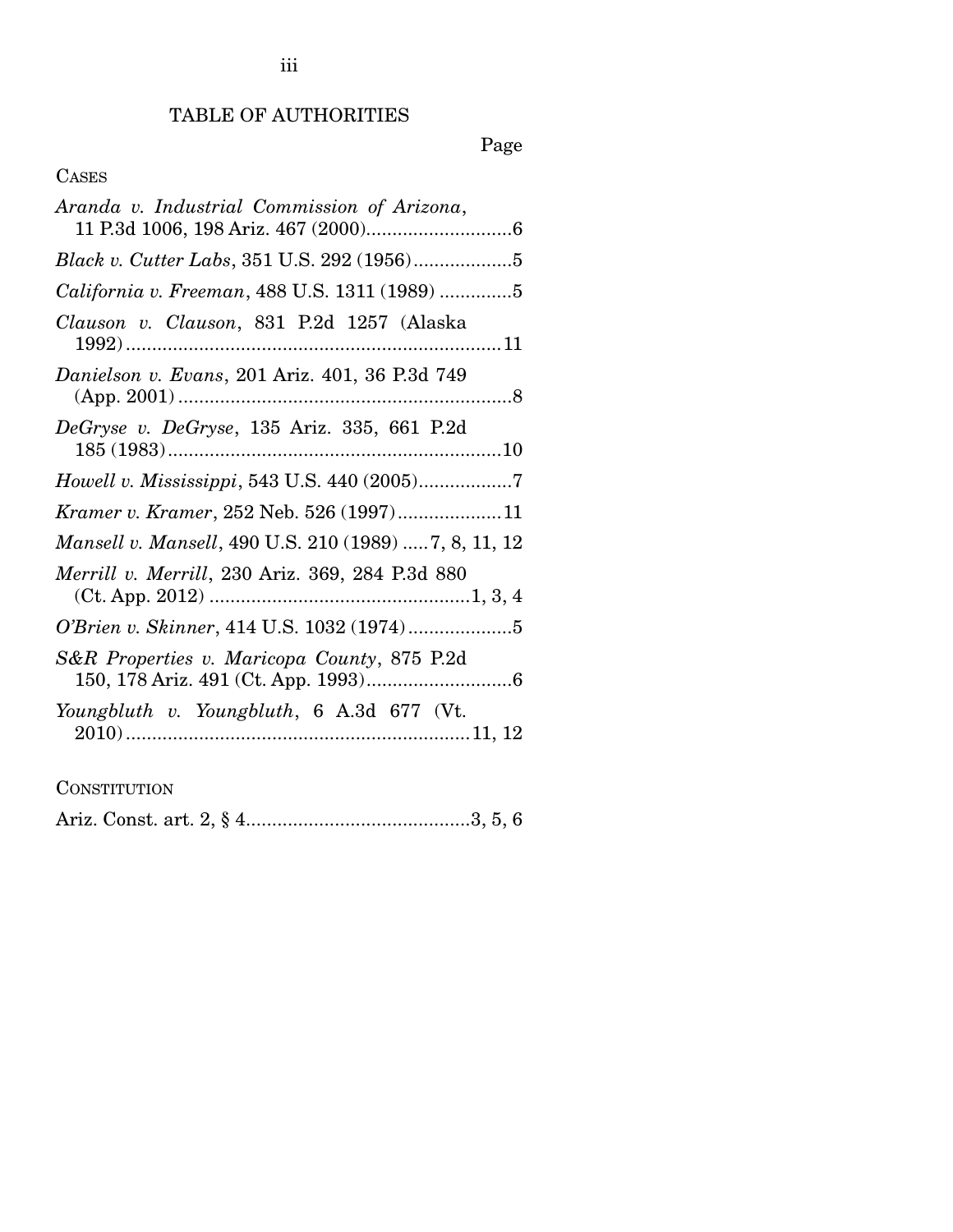## TABLE OF AUTHORITIES - Continued

## Page

## **STATUTES**

 $\mathrm{iv}$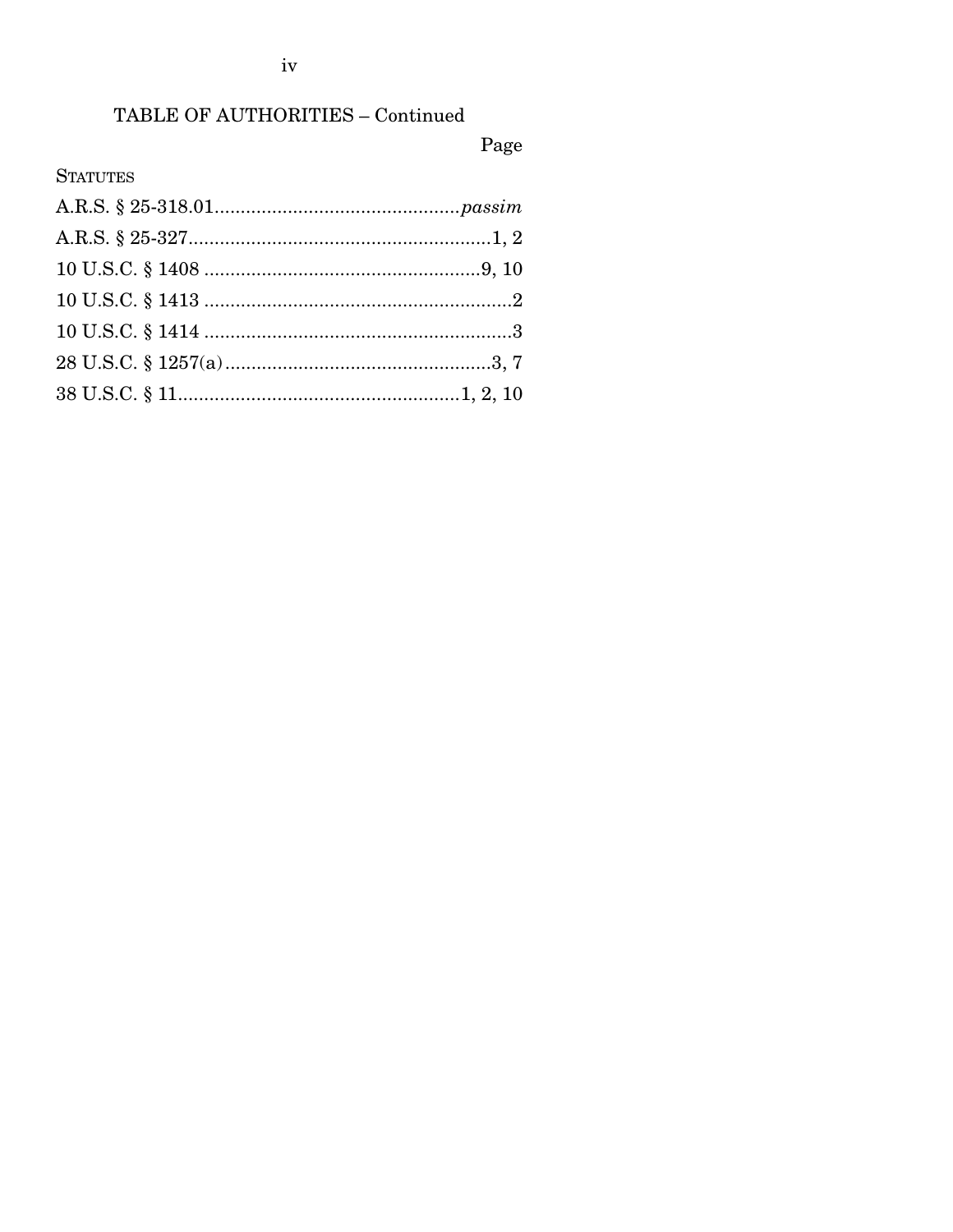#### **OPINIONS BELOW**

 The decision of the Arizona Court of Appeals in *Merrill v. Merrill*, 230 Ariz. 369, 284 P.3d 880 (Ct. App. 2012), was not listed in the Petition. The decision is referred to herein as "*Merrill* I."

--------------------------------- ---------------------------------

#### **STATUTES INVOLVED**

#### **A.R.S. § 25-318.01 (2010). Military retirement benefits; disability related waiver**

 In making a disposition of property pursuant to section 25-318 or 25-327, a court shall not do any of the following:

 1. Consider any federal disability benefits awarded to a veteran for serviceconnected disabilities pursuant to 38 United States Code chapter 11.

 2. Indemnify the veteran's spouse or former spouse for any prejudgment or postjudgment waiver or reduction in military retirement or retainer pay related to receipt of the disability benefits.

 3. Award any other income or property of the veteran to the veteran's spouse or former spouse for any prejudgment or postjudgment waiver or reduction in military retirement or retainer pay related to receipt of the disability benefits.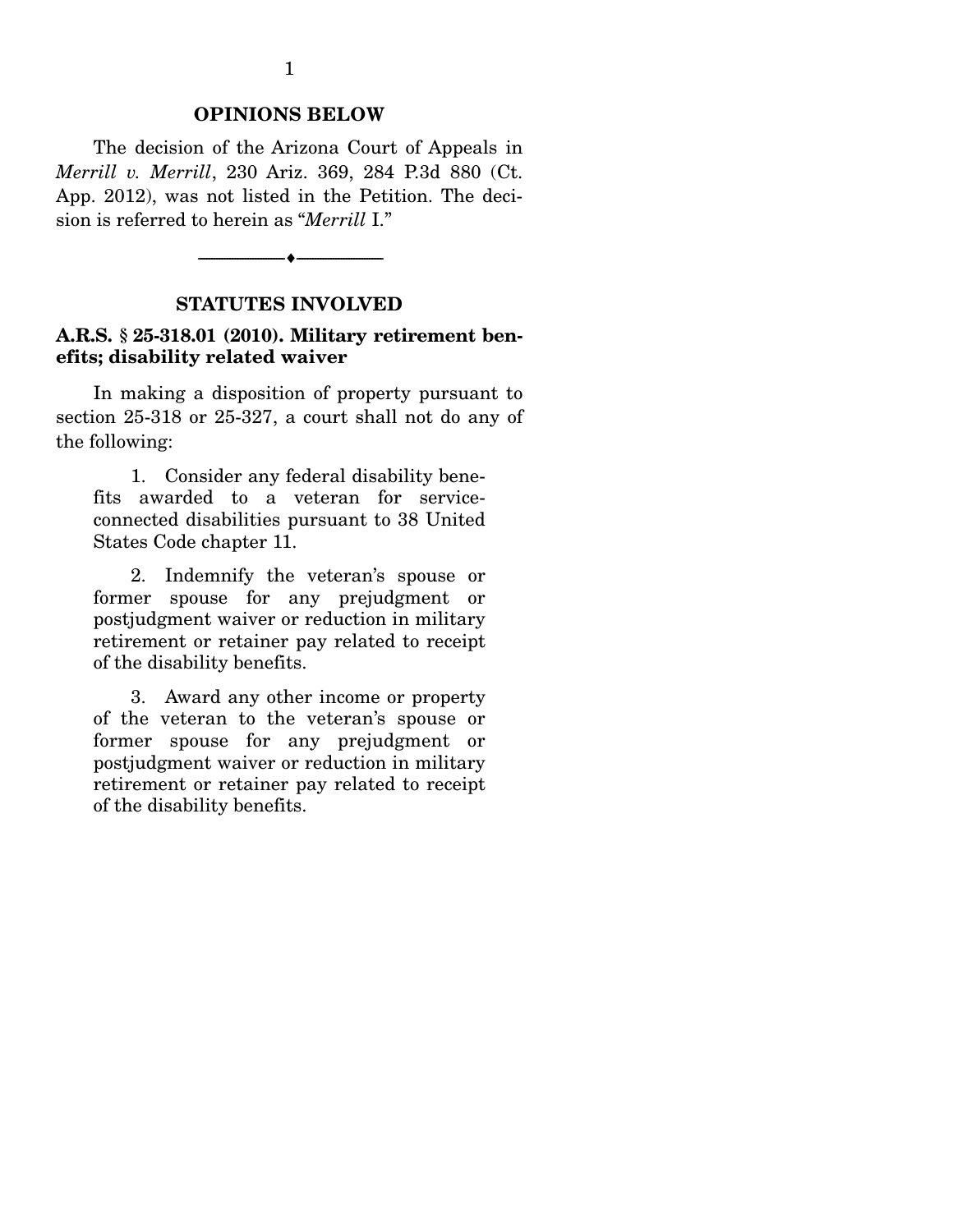#### **A.R.S. § 25-318.01 (2014). Military retirement benefits; disability related waiver**

 In making a disposition of property pursuant to section 25-318 or 25-327, a court shall not do any of the following:

 1. Consider any federal disability benefits awarded to a veteran for serviceconnected disabilities pursuant to 10 United States Code section 1413a or 38 United States Code chapter 11.

 2. Indemnify the veteran's spouse or former spouse for any prejudgment or postjudgment waiver or reduction in military retirement or retainer pay related to receipt of the disability benefits.

 3. Award any other income or property of the veteran to the veteran's spouse or former spouse for any prejudgment or postjudgment waiver or reduction in military retirement or retainer pay related to receipt of the disability benefits.

 Historical Note: "This act applies retroactively to from and after July 28, 2010."

--------------------------------- ---------------------------------

#### **INTRODUCTION**

 The Petition should be denied because the Arizona Supreme Court relied on independent and adequate state law grounds when it decided that a state law cannot be applied retroactively to impair vested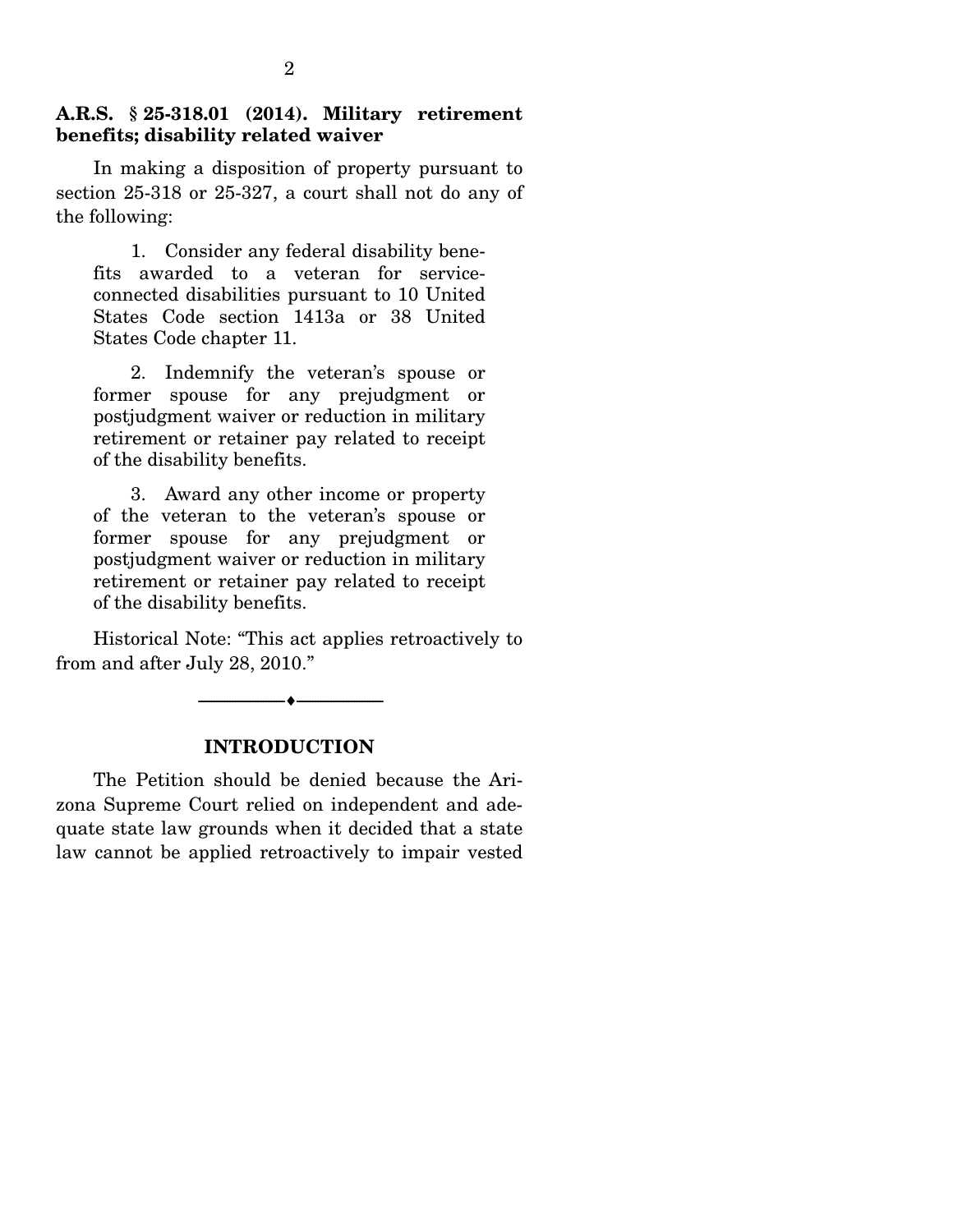property rights awarded in a dissolution decree that was entered before the statute's effective date. The independent and adequate state-law grounds expressly relied on by the Arizona Supreme Court include the due process protections in article 2, section 4 of the Arizona constitution.

 The Petition should be denied because it asks this Court to address an issue that was not raised before the Arizona Supreme Court, nor raised by Robert Merrill in his still-pending state court appeal. Jurisdiction is lacking under 28 U.S.C. § 1257(a).

 Through the Uniformed Services Former Spouse Protection Act, Congress has vested in state legislatures and state courts the division and related enforcement of military retired pay. This Court should deny the Petition's invitation to modify clear congressional instruction on military retired pay division.

#### **STATEMENT OF THE CASE**

--------------------------------- ---------------------------------

 Diane Merrill filed a post-decree enforcement action to seek redress for impairment of her awarded military retired pay caused by Robert Merrill's election of Combat Related Special Compensation under 10 U.S.C. § 1414. While the enforcement action was pending, the Arizona legislature enacted A.R.S. § 25- 318.01 (2010). The trial court concluded that the statute served to bar her reimbursement claim. Diane Merrill appealed, and the Arizona Court of Appeals reversed the trial court as set forth in the *Merrill* I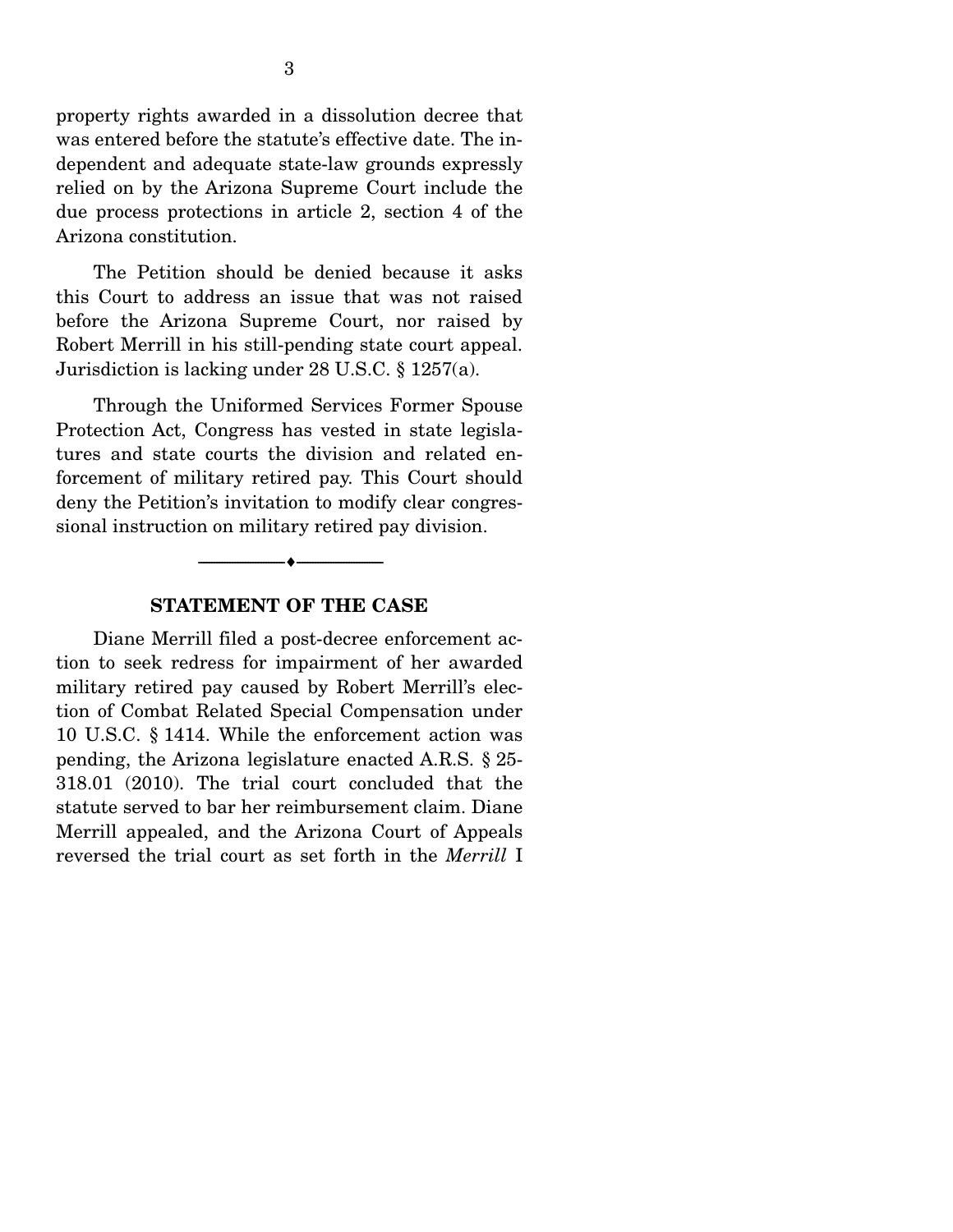opinion. *Merrill v. Merrill*, 230 Ariz. 369, 284 P.3d 880 (Ct. App. 2012)

 On remand, the trial court granted relief to Diane Merrill and entered judgment against Robert Merrill, who then filed his own appeal. In 2014, while Robert Merrill's appeal was pending, the Arizona legislature amended A.R.S. § 25-318.01 (2014), to include a reference to Combat Related Special Compensation, and expressly made the statute retroactive to July 28, 2010. The Arizona Court of Appeals, relying on the addition of Combat Related Special Compensation to the statute, ruled that the amended statute barred Diane Merrill's reimbursement claim. Diane Merrill filed a Petition for Review in the Arizona Supreme Court, which was granted as to the following issues:

- (1) Whether the Court of Appeals erred in concluding that A.R.S. § 25-318.01 (2014) applies because Wife sought to modify the decree; and
- (2) If so, does the statute retroactively impair Wife's vested rights.

 The Arizona Supreme Court concluded that the Arizona Court of Appeals had erred in its statutory interpretation and had erroneously applied a 2010 statute to impair property rights that had vested seven years prior to the statute's effective date. The Arizona Supreme Court based its ruling on state law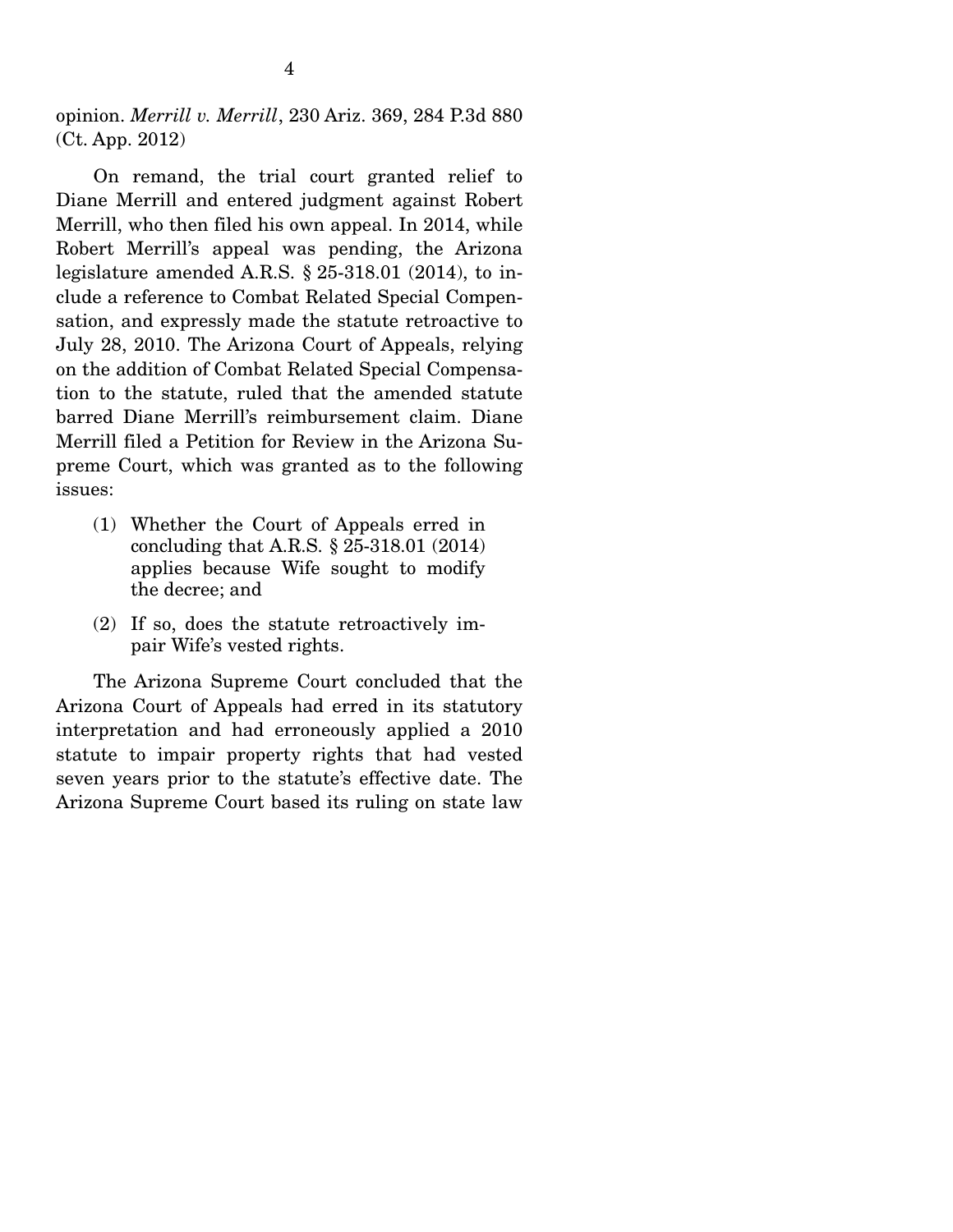including article 2, section 4 of the Arizona constitution.

--------------------------------- ---------------------------------

#### **REASONS TO DENY THE PETITION**

### **I. THE ARIZONA SUPREME COURT DECI-SION INTERPRETS A STATE STATUTE AND IS SUPPORTED BY ADEQUATE AND INDEPENDENT STATE LAW GROUNDS.**

 The Arizona Supreme Court reversed the Arizona Court of Appeals' interpretation of A.R.S. § 25-318.01 (2014), ruling that a statute effective in 2010 cannot be applied to impair vested rights awarded in a 1993 dissolution decree. The case was remanded to the Arizona Court of Appeals for further proceedings on Robert Merrill's appeal from trial court judgments entered against him.

 A state supreme court's interpretation of state law is binding on this Court. *O'Brien v. Skinner*, 414 U.S. 1032 (1974). Review in this Court is precluded when independent and adequate state law grounds support the decision. *California v. Freeman*, 488 U.S. 1311 (1989). Given the existence of independent and adequate state law grounds for the decision, Petitioner's request for a stay should be denied. *Id.* This Court must examine the precise grounds on which the opinion is based without considering the broader opinion. *Black v. Cutter Labs*, 351 U.S. 292 (1956).

 The Arizona Supreme Court addressed the question whether the Arizona Court of Appeals had erred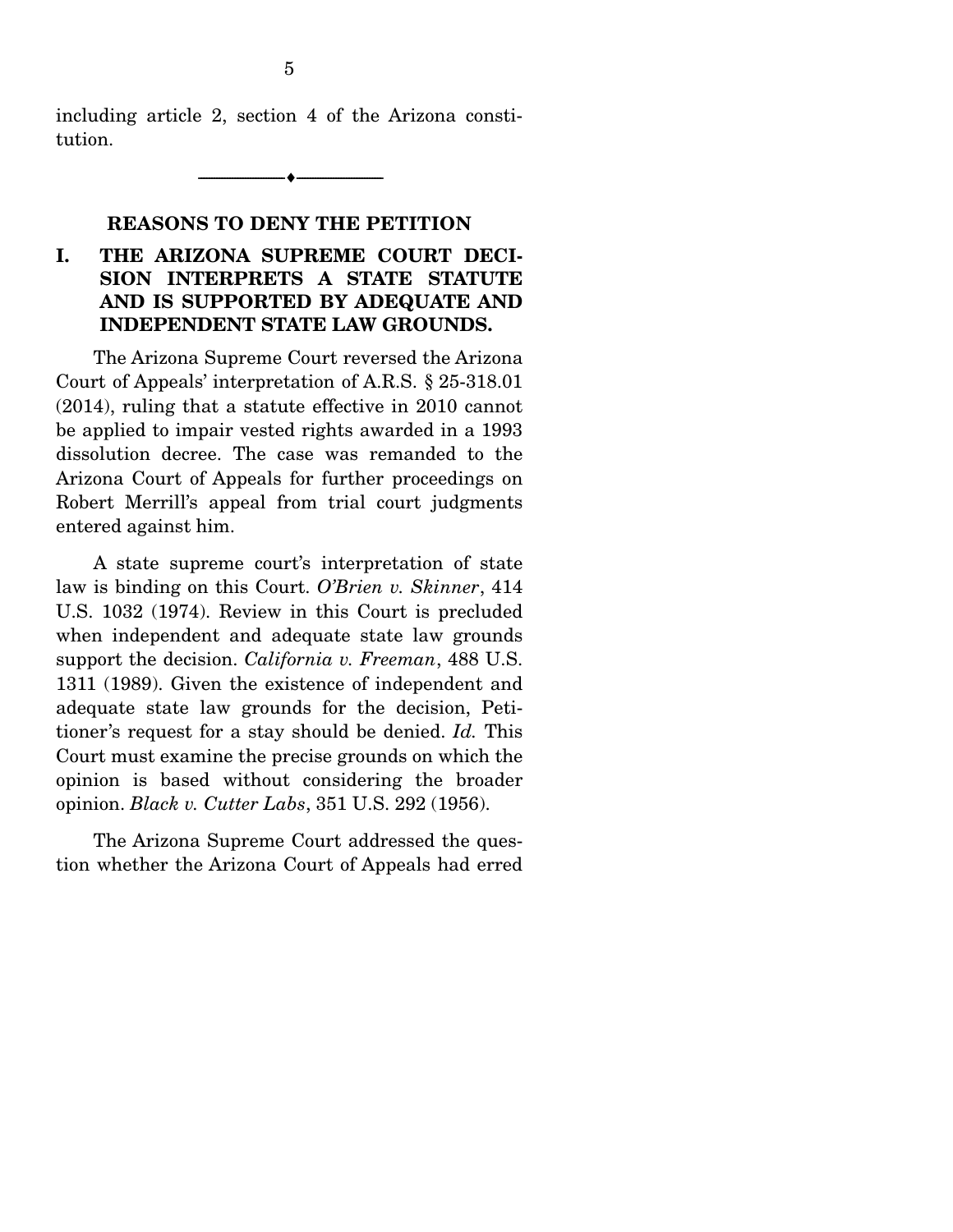in applying a state law effective in 2010, to impair property rights that vested in 1993. The Arizona Supreme Court held that the vested property rights could not be so impaired, and remanded the case. The grounds on which the opinion rests include the Arizona constitution, article 2, section 4: "No person shall be deprived of life, liberty, or property without due process of law." Arizona constitution, article 2, section 4.

 A statute may not be applied retroactively if that application impairs a substantive or vested right, while retroactive application is recognized for procedural changes. *Aranda v. Industrial Commission of Arizona*, 11 P.3d 1006, 198 Ariz. 467 (2000); *S&R Properties v. Maricopa County*, 875 P.2d 150, 178 Ariz. 491 (Ct. App. 1993). Here, the Arizona legislature expressly limited the reach of A.R.S. § 25-318.01 (2014), to July 28, 2010. (An issue for another case is whether the statute can be applied retroactively to rights that vested between 2010 and 2014). The property rights at issue in this case vested upon entry of the dissolution decree in 1993 and cannot be affected by a 2010 state law.

 The Arizona Supreme Court decision was based on adequate and independent state law grounds. There was no consideration of federal law required to interpret and decide the retroactive reach of the state law. The Petition attempts to raise a federal question by ignoring the state-law issues directly addressed by the Arizona Supreme Court. Only state law issues were presented in the Arizona Supreme Court, and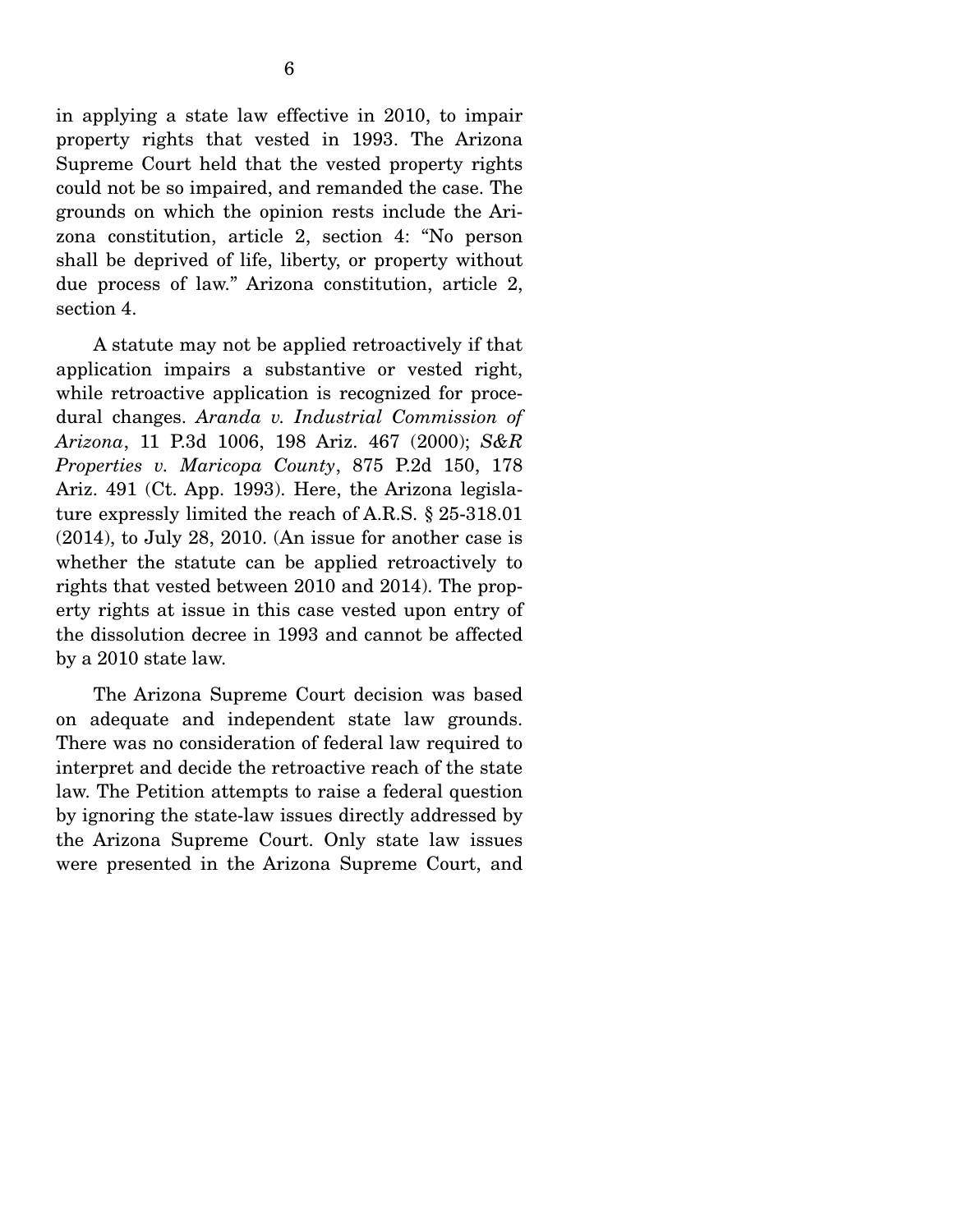the decision rests on adequate and independent state law grounds.

### **II. THE PETITION'S REQUEST TO EXPAND**  *MANSELL* **WAS NOT RAISED IN THE ARIZONA SUPREME COURT; JURISDIC-TION UNDER 28 U.S.C. § 1257 IS LACKING.**

 The Petition presents the question whether "the Arizona Supreme Court err[ed] in circumventing *Mansell* under the guise that post-divorce waivers of retired pay are different than pre-divorce waivers?" This question was not presented to the Arizona Supreme Court, nor raised in Robert Merrill's stillpending appeal.

 The jurisdiction of this Court arises from the power to review "[f ]inal judgments or decrees rendered by the highest court of a State in which a decision could be had ... where any ... right is specially set up or claimed under the Constitution or the treaties or statutes of . . . the United States." 28 U.S.C. § 1257(a). An issue that is not raised in state court cannot be asserted for the first time in a petition for writ of certiorari to this Court. *Howell v. Mississippi*, 543 U.S. 440, 443-446 (2005).

 The Arizona Supreme Court was not asked to decide, and it did not decide, whether *Mansell*'s prohibition against dividing federal disability payments at divorce should be expanded to prohibit post-divorce property reimbursement claims. The differences between pre- and post-decree military retired pay waivers are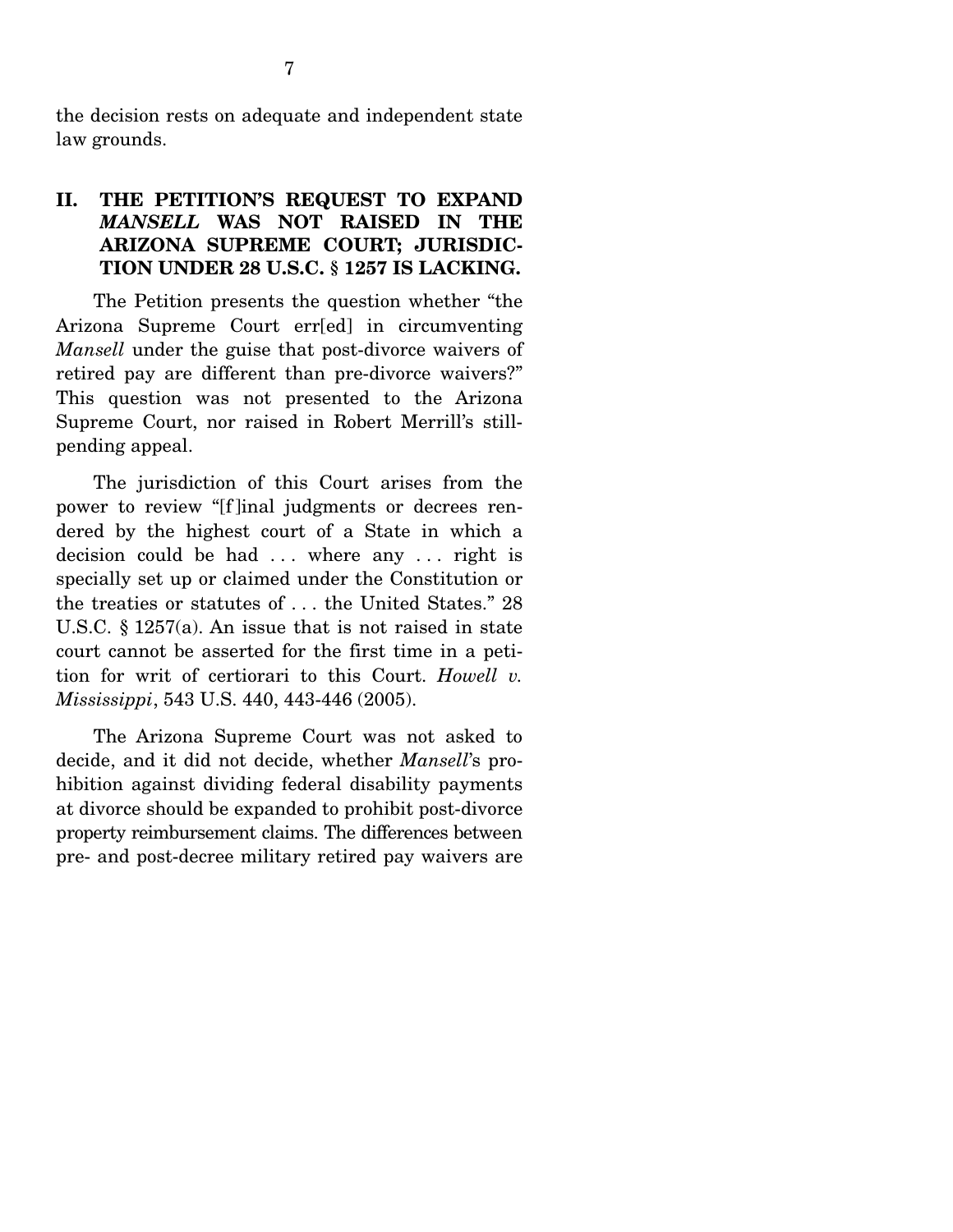real, and not a "guise" as the Petition argues. Postdecree waivers can interfere with the direct collection of vested property rights, while pre-decree waivers result in disability benefits that are the separate property of the disabled party. *Mansell v. Mansell*, 490 U.S. 210 (1989).

 Robert Merrill challenged the judgments entered against him based on whether the trial court had conducted an appropriate examination of eligible income or assets. In his appeal, he acknowledges that a state court can order reimbursement for waived military retirement payments from non-exempt income and assets, citing *Danielson v. Evans*, 201 Ariz. 401, 36 P.3d 749 (App. 2001). His argument is that the judgment entered against him impairs exempt assets.

 Accordingly, the pending state court appeal has not raised the issue that *Mansell* should be expanded to prohibit reimbursement claims created by postdecree waivers of military retired pay. To the contrary, Robert Merrill's appellate brief acknowledges that there are differences between pre- and postdivorce waivers, and that a court can order reimbursement from non-exempt income. The issues raised in his appeal concern the adequacy of the state-court examination of exempt assets. Having failed to assert the question in state court, he is precluded from raising the issue before this Court.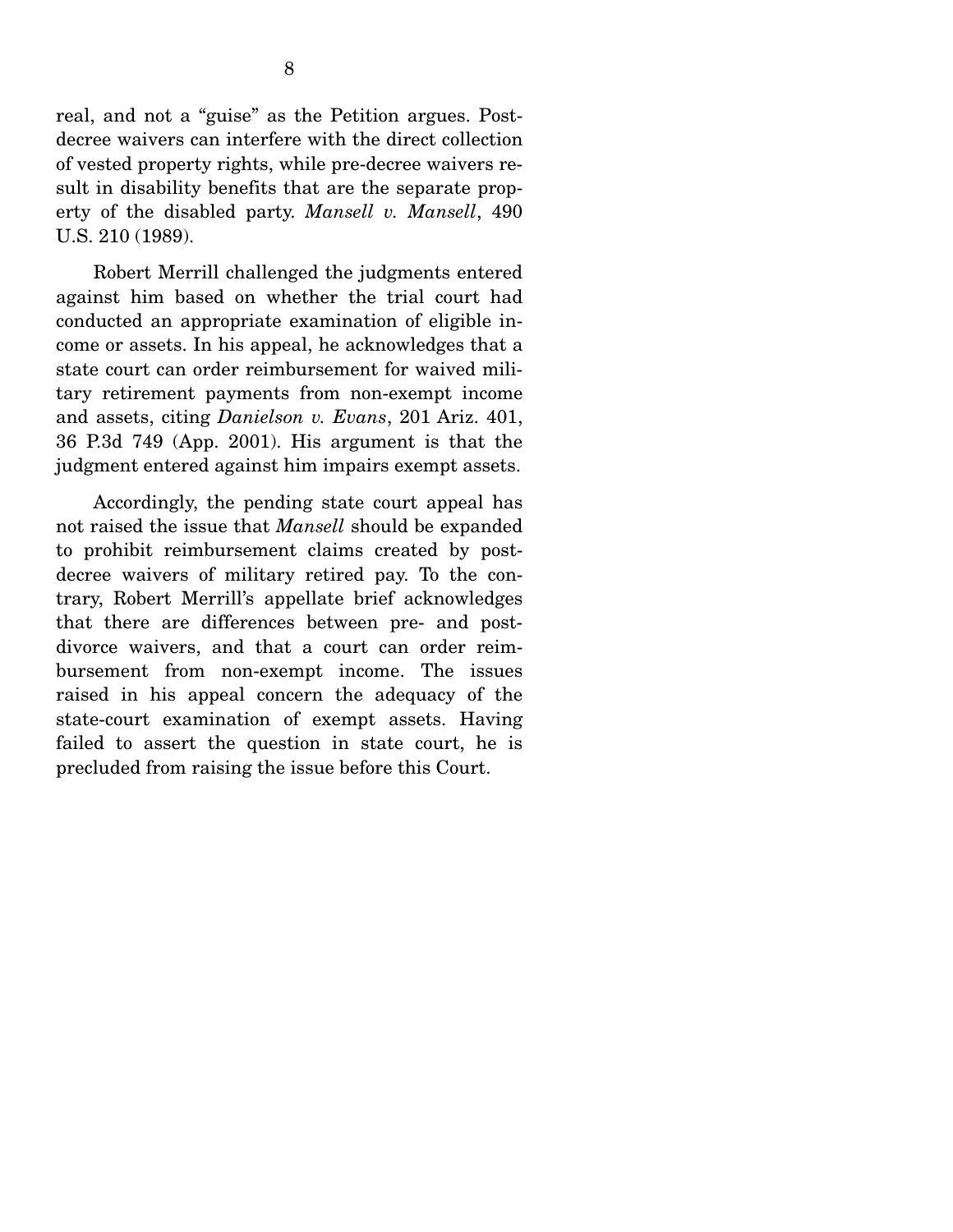### **III. CONGRESS HAS GRANTED STATES THE AUTHORITY TO DIVIDE AND ENFORCE MILITARY RETIRED PAY AND ONLY CON-GRESS CAN AMEND THAT AUTHORITY.**

 With the passage of the Uniformed Services Former Spouse Protection Act, Congress provided authority to the individual states on whether and how to divide disposable retired pay at dissolution of marriage.

 Authority for Court To Treat Retired Pay as Property of the Member and Spouse. –

Subject to the limitations of this section, a court may treat disposable retired pay payable to a member for pay periods beginning after June 25, 1981, either as property solely of the member or as property of the member and his spouse in accordance with the law of the jurisdiction of such court.

10 U.S.C. § 1408(c)(1).

 The Uniformed Services Former Spouse Protection Act similarly grants authority for enforcement remedies to the states:

Nothing in this section shall be construed to relieve a member of liability for the payment of alimony, child support, or other payments required by a court order on the grounds that payments made out of disposable retired pay under this section have been made in the maximum amount permitted under paragraph (1) or subparagraph (B) of paragraph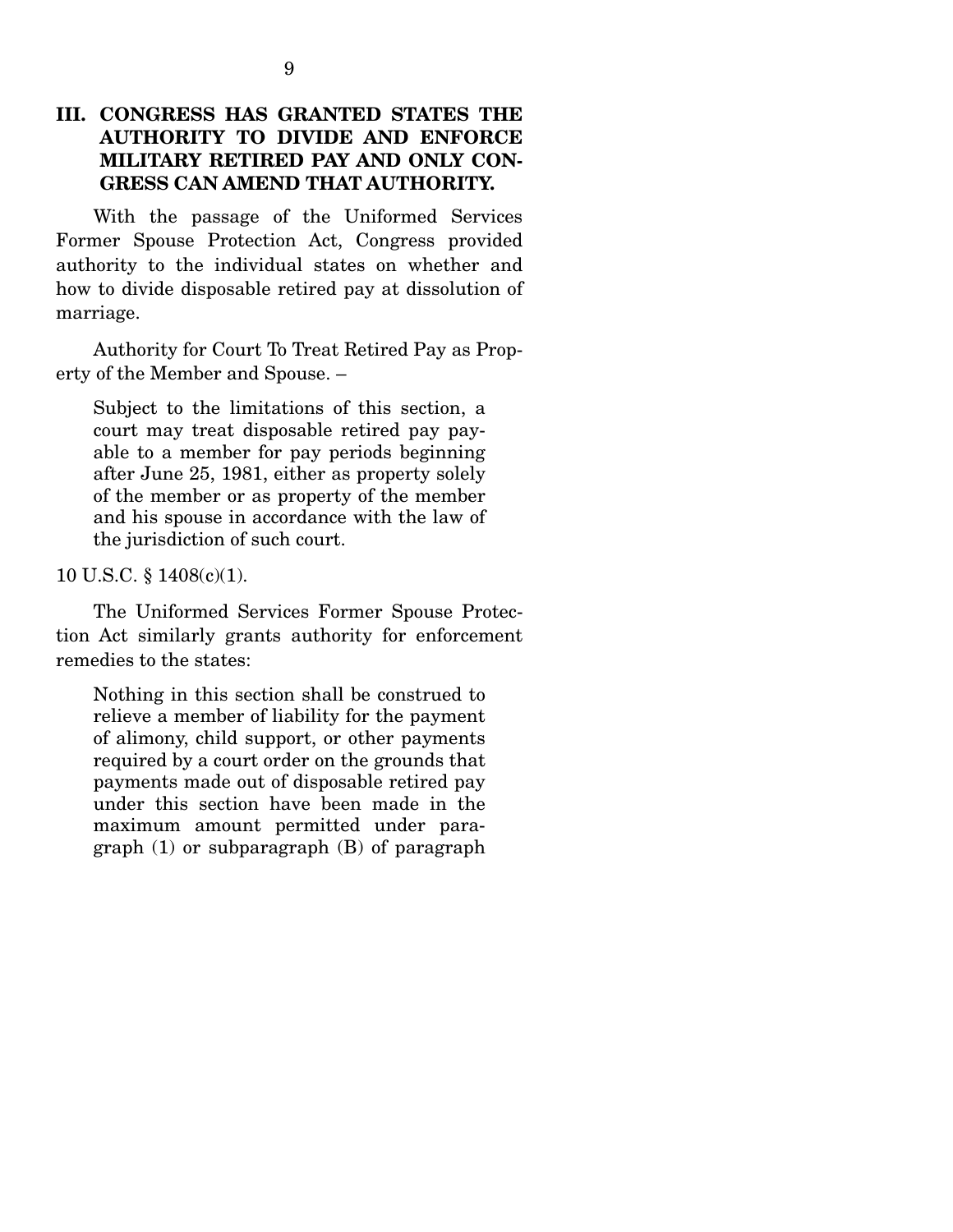(4). Any such unsatisfied obligation of a member may be enforced by any means available under law other than the means provided under this section in any case in which the maximum amount permitted under paragraph (1) has been paid and under section 459 of the Social Security Act (42 U.S.C. 659) in any case in which the maximum amount permitted under subparagraph (B) of paragraph (4) has been paid.

#### 10 U.S.C. § 1408(e)(6).

 Arizona is among those states that treat disposable retired pay as property of the member and his or her spouse. *DeGryse v. DeGryse*, 135 Ariz. 335, 338, 661 P.2d 185, 188 (1983). Arizona also recognizes that awards of military retired pay that vest before July 28, 2010, may not be impaired by post-decree waivers of military retired pay in favor of Veterans' disability payments under Title 38, United States Code, or in favor of Combat Related Special Compensation elections under Title 10, United Stated Code. A.R.S. § 25-318.01 (2014).

 The award of, and enforcement of, disposable retired pay divisions should remain with the states, as Congress expressly provided for in the Uniformed Services Former Spouse Protection Act. Any changes to this authority must come from an act of Congress and should not be imposed judicially.

 Other states that have confronted post-decree military waiver issues regularly resolve them on state-law procedural and substantive law. In *Clauson*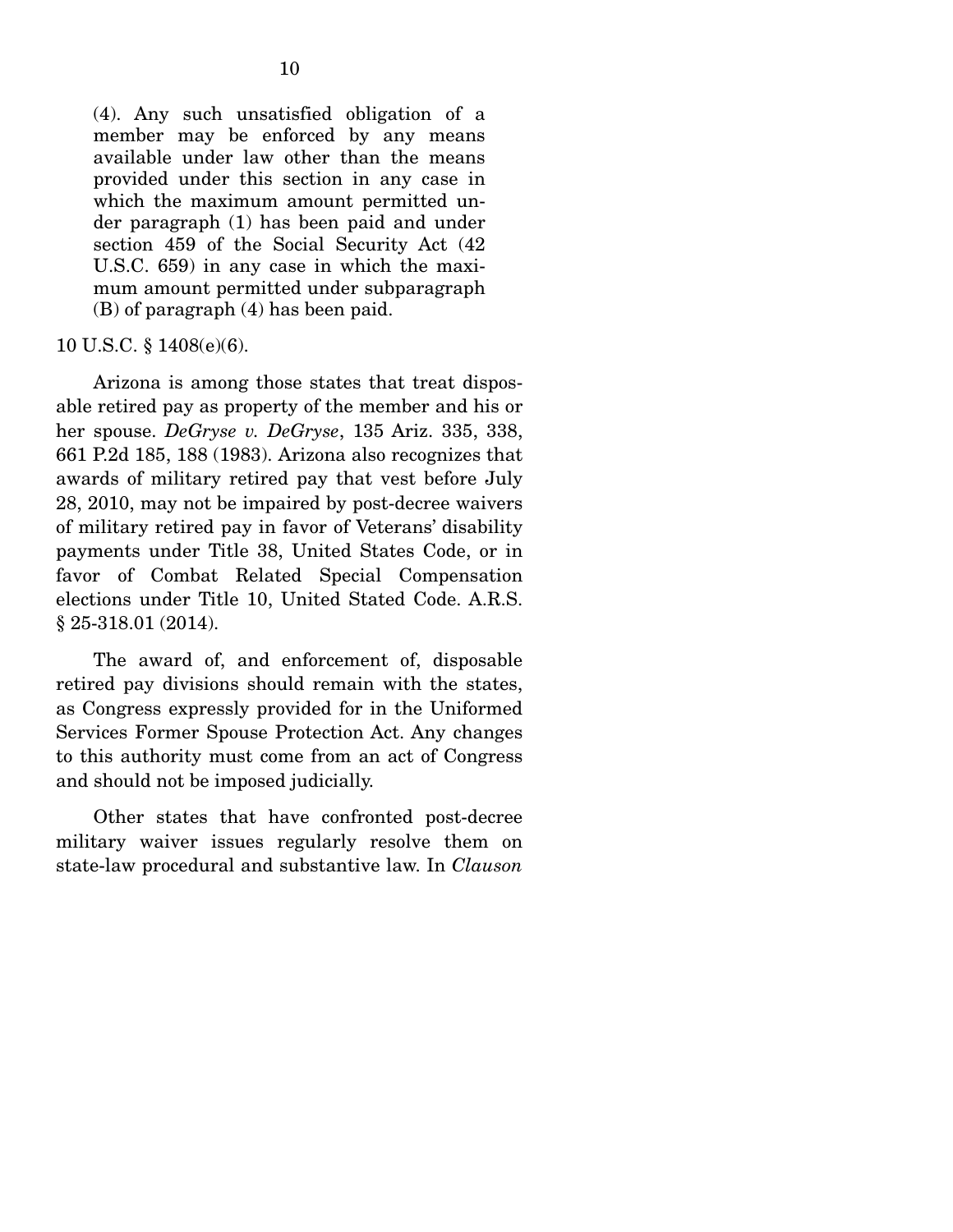*v. Clauson*, 831 P.2d 1257 (Alaska 1992), although the Supreme Court of Alaska reversed the specific reimbursement method that had been ordered, it ruled that "the Supreme Court's interpretation of the USFSPA [in *Mansell*] does not require our courts to entirely disregard this source of post-divorce income in effecting an equitable distribution of the parties' assets." *Clauson*, 831 P.2d at 1258. The post-decree waiver in *Clauson* by the retiree affected the parties' relative financial positions, and the court ruled that the former spouse was entitled to a redistribution of the marital estate. *Id.* 

 In *Kramer v. Kramer*, 252 Neb. 526 (1997), the Nebraska Supreme Court held that while a Nebraska court may not divide disability benefits at divorce, post-decree "it may consider such benefits and the corresponding waiver of retirement pension benefits required by federal law in determining whether there has been a material change in circumstances which would justify modification of an alimony award to a former spouse who was previously awarded a fixed percentage of the retirement pension benefits." *Kramer*, 252 Neb. at 539.

 In *Youngbluth v. Youngbluth*, 6 A.3d 677 (Vt. 2010), the Supreme Court of Vermont expressed its "narrow" ruling that post decree, a court may not increase, in an enforcement action, a decree's specific percentage award of military retired pay in response to a disability waiver reduction. *Youngbluth*, 6 A.3d at 690. The court made a point to "express no view on whether a former spouse in another case could